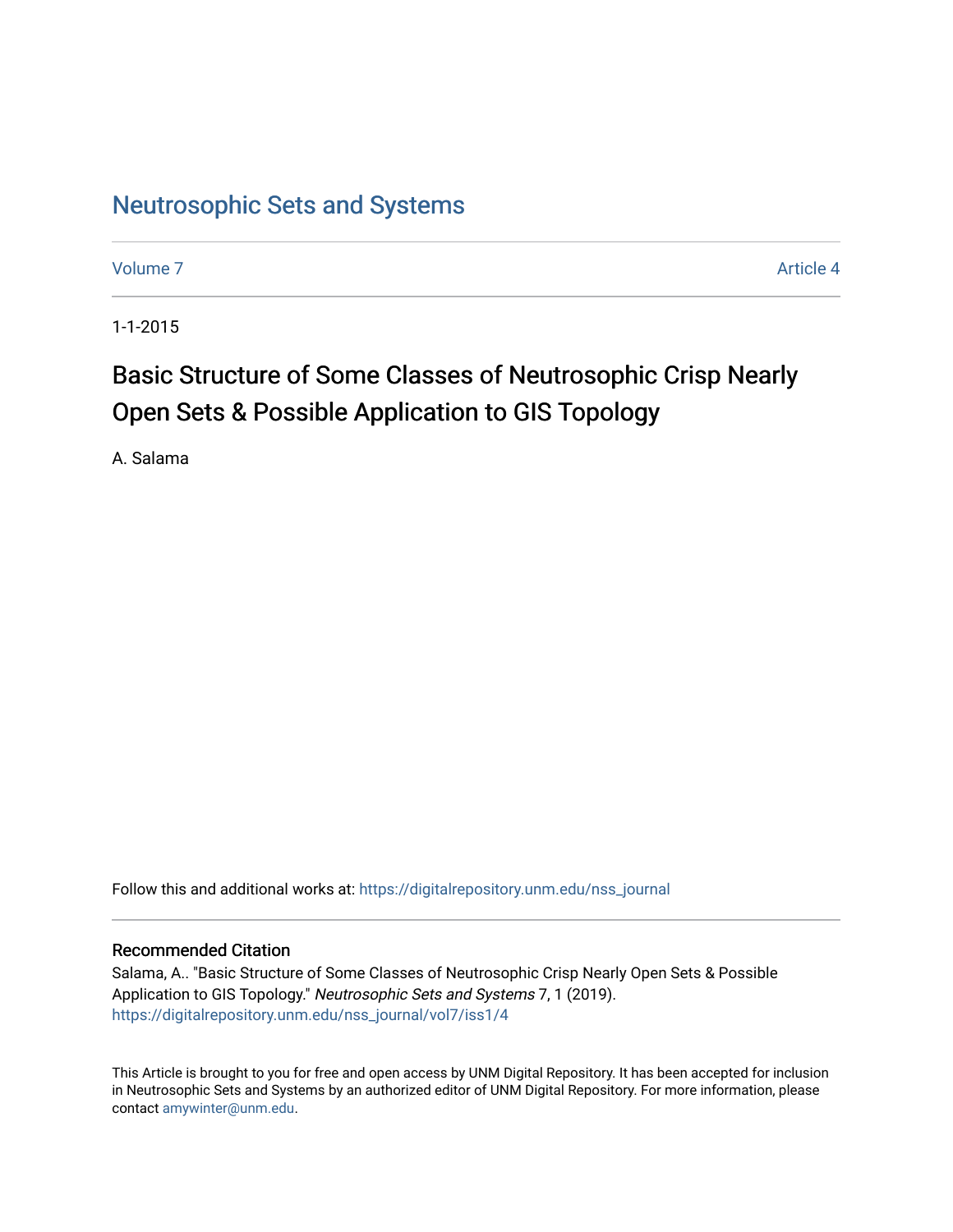

# Basic Structure of Some Classes of Neutrosophic Crisp Nearly Open Sets & Possible Application to GIS Topology

# **A. A. Salama**

Department of Mathematics and Computer Science, Faculty of Sciences, Port Said University, Egypt

[drsalama44@gmail.com](mailto:drsalama44@gmail.com)

**Abstract.** Since the world is full of indeterminacy, the neutrosophics found their place into contemporary research. The fundamental concepts of neutrosophic set, introduced by Smarandache in [30, 31, 32] and Salama et al. in [4-29]. In Geographical information systems (GIS) there is a need to model spatial regions with indeterminate boundary and under indeterminacy. In this paper the structure of some classes of neutrosophic crisp nearly open sets are investigated and some applications are given. Finally we generalize the crisp topological and intuitioistic studies to the notion of neutrosophic crisp set. Possible applications to GIS topological rules are touched upon.

**Keywords:** Neutrosophic Crisp Set; Neutrosophic Crisp Topology; Neutrosophic Crisp Open Set; Neutrosophic Crisp Nearly Open Set; Neutrosophic GIS Topology.

### **1 Introduction**

The fundamental concepts of neutrosophic set, introduced by Smarandache [30, 31, 32] and Salama et al. in [4-29]., provides a natural foundation for treating mathematically the neutrosophic phenomena which exist pervasively in our real world and for building new branches of neutrosophic mathematics. Neutrosophy has laid the foundation for a whole family of new mathematical theories generalizing both their classical and fuzzy counterparts [1, 2, 3, 20, 21, 22, 23, 34 ] such as a neutrosophic set theory. In this paper the structure of some classes of neutrosophic crisp sets are investigated, and some applications are given. Finally we generalize the crisp topological and intuitioistic studies to the notion of neutrosophic crisp set.

#### **2 2 Terminologies**

 We recollect some relevant basic preliminaries, and in particular, the work of Smarandache in [30, 31, 32] and Salama et al. [4-29]. Smarandache introduced the neutrosophic components T, I, F which represent the membership, indeterminacy, and non-membership values respectively, where  $\begin{bmatrix} 0 \\ 1 \end{bmatrix}$  is non-standard unit interval. Salama et al. [9, 10, 13, 14, 16, 17] considered some possible definitions for basic concepts of the neutrosophic crisp set and its operations. We now improve some results by the following. Salama extended the concepts of topological space and intuitionistic topological space to the case of neutrosophic crisp sets.

#### **Definition1. 2 [13]**

A neutrosophic crisp topology (NCT for short) on a non-empty set X is a family  $\Gamma$  of neutrosophic crisp subsets in X satisfying the following axioms

\n- i) 
$$
\phi_N, X_N \in \Gamma
$$
.
\n- ii)  $A_1 \cap A_2 \in \Gamma$  for any  $A_1$  and  $A_2 \in \Gamma$ .
\n- iii)  $\cup A_j \in \Gamma \ \ \forall \ \{A_j : j \in J\} \subseteq \Gamma$ .
\n

In this case the pair  $(X, \Gamma)$  is called a neutrosophic crisp topological space (*NCTS* for short) in X. The elements in  $\Gamma$  are called neutrosophic crisp open sets (NCOSs for short) in X. A neutrosophic crisp set F is closed if and only if its complement  $F^C$  is an open neutrosophic crisp set.

Let  $(X, \Gamma)$  be a NCTS (identified with its class of neutrosophic crisp open sets ), and NCint and NCcl denote neutrosophic interior crisp set and neutrosophic crisp closure with respect to neutrosophic crisp topology

A. A. Salama , Basic Structure of Some Classes of Neutrosophic Crisp Nearly Open Sets & Possible Application to GIS Topology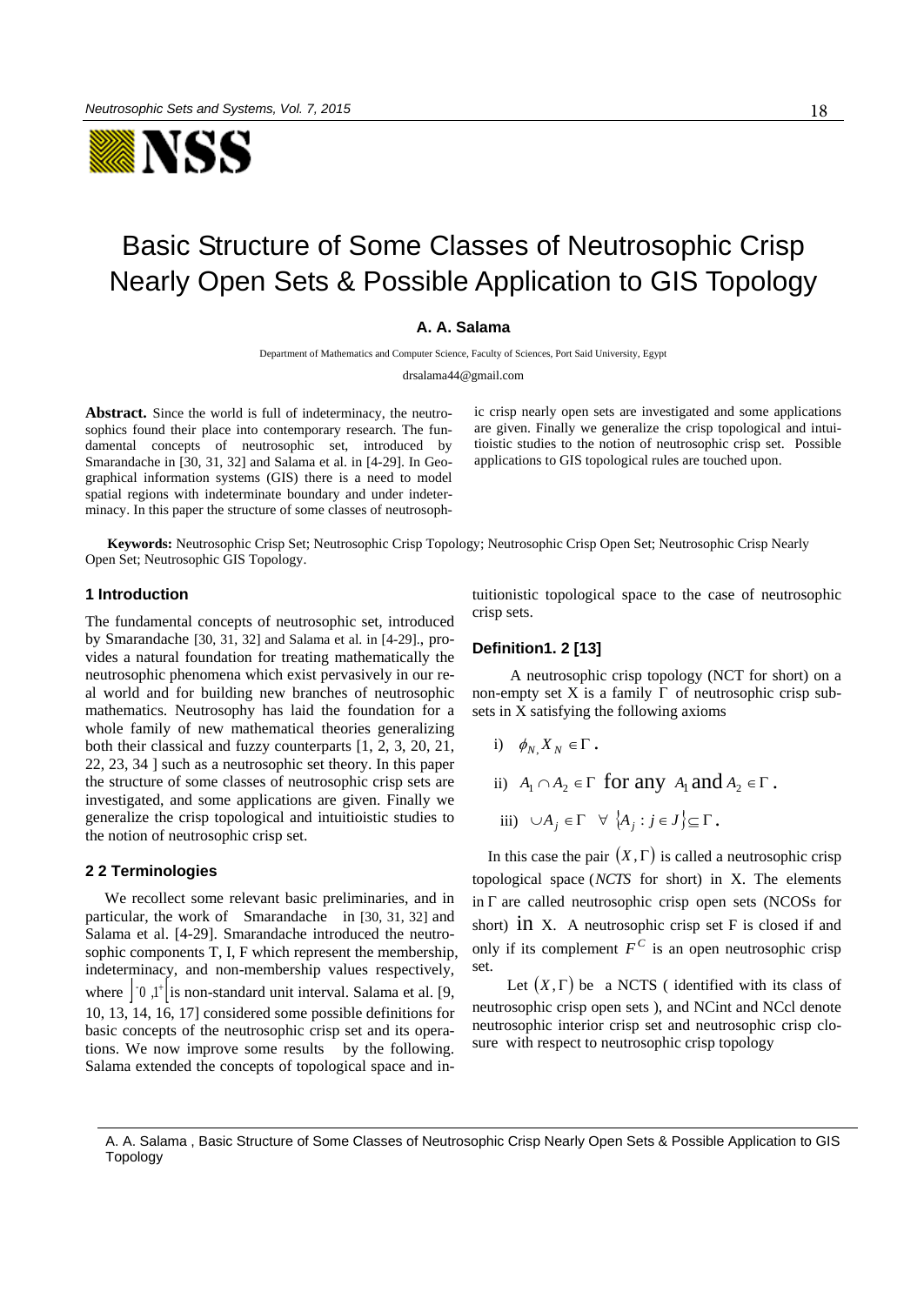# **3 Nearly Neutrosophic Crisp Open Sets Definition3. 1**

Let  $(X, \Gamma)$  be a NCTS and  $A = \langle A_1, A_2, A_3 \rangle$  be a NCS in X, then A is called

Neutrosophic crisp  $\alpha$  – open set iff  $A \subseteq NC$  int(  $NCcl(NC$  int( A))),

Neutrosophic crisp  $\beta$  – open set iff

 $A \subset NCcl(NC \text{ int}(A)).$ 

Neutrosophic crisp semi-open set iff  $A \subseteq NC$  int(  $NCol(A)$ ).

We shall denote the class of all neutrosophic crisp  $\alpha$  – open sets *NC* $\Gamma^{\alpha}$ , the calls all neutrosophic crisp  $\beta$  – open sets *NC* $\Gamma$ <sup> $\beta$ </sup>, and the class of all neutrosophic crisp semi-open sets  $NCT<sup>s</sup>$ .

#### **Remark 3.1**

A class consisting of exactly all a neutrosophic crisp  $\alpha$  - structure (resp. NC  $\beta$  - structure). Evidently  $NCT \subseteq NCT^{\alpha} \subseteq NCT^{\beta}$ .

 We notice that every non- empty neutrosophic crisp  $\beta$  – open has NC  $\alpha$  – nonempty interior. If all neutrosophic crisp sets the following  ${B_i}_{i \in I}$  are NC  $\beta$  – open sets, then  $\{\bigcup B_i\}_{i \in I} \subset NCcl(NC \text{ int}(B_i)) \subset NCcl(NC \text{ int}(B_i))$ , *i*∈I ë

that is A NC  $\beta$  -structure is a neutrosophic closed with respect to arbitrary neutrosophic crisp unions.

We shall now characterize  $NCT^{\alpha}$  in terms  $NCT^{\beta}$ 

# **Theorem 3.1**

Let  $(X, \Gamma)$  be a NCTS. *NC* $\Gamma^{\alpha}$  Consists of exactly those neutrosophic crisp set A for which  $A \cap B \in$  $NCT$ <sup> $\beta$ </sup> for  $B \in NCT$ <sup> $\beta$ </sup>

### **Proof**

Let  $A \in NCT^{\alpha}$ ,  $B \in NCT^{\beta}$ ,  $p \in A \cap B$  and U be a neutrosophic crisp neighbourhood (for short NCnbd )of p. Clearly  $U \cap NC$  int(  $NCcl(NC$  int( A))), too is a neutrosophic crisp open neighbourhood of p, so  $V = (U \cap NC \text{ int}(NCol(NC \text{ int}(A)))) \cap NC \text{ int}(B)$ is non-empty. Since  $V \subset NCcl(NCint(A))$  this implies  $(U \cap NC \text{ int}(A) \cap NC \text{ int}(B)) = V \cap NC \text{ int}(A) = \phi_N$ . It follows that  $A \cap B \subset NCcl(Nc \text{ int}(A) \cap NC \text{ int}(B)) =$ *NCcl* (*NC* int( $A \cap B$ )) i.e.  $A \cap B \in NCF^{\beta}$ . Conversely, let

 $A \cap B \in NCT^{\beta}$  for all  $B \in NCT^{\beta}$  then in particular  $A \in NCT^{\beta}$ . Assume that

 $p \in A \cap (NC$  int( $NCcl(A) \cap NC$  int( $A$ )))<sup>c</sup>. Then  $p \in NCcl(B)$ , where  $(NCcl(NC \text{ int}(A)))^c$ . Clearly  ${p} \cup B \in NCT^{\beta}$ , and consequently  $A \cap \{\{p\} \cup B\} \in NCT^{\beta}$ . But  $A \cap \{\{p\} \cup B\} = \{p\}$ . Hence  ${p}$  is a neutrosophic crisp open. As  $p \in (NCcl(NC \text{ int}(A)) \text{ this im-}$ plies  $p \in NC$  int(*NCcl*(*NC* int(*A*))), contrary to assumption.

Thus  $p \in A$  implies  $p \in NCcl(NC \text{ int}(A))$  and  $A \in NC\Gamma^{\alpha}$ . This completes the proof. Thus we have found that  $NCT^{\alpha}$  is complete determined by  $NCT^{\beta}$  i.e. all neutrosophic crisp topologies with the same NC $\beta$ -structure also determined the same NC $\alpha$ -structure, explicitly given Theorem 3.1.

We shall that conversely all neutrosophic crisp topologies with the same NC  $\alpha$  -structure, so that  $NCT^{\beta}$  is completely determined by  $NCT^{\alpha}$ .

#### **Theorem 3.2**

Every neutrosophic crisp NC $\alpha$ -structure is a neutrosophic crisp topology.

# **Proof**

 $NCT^{\beta}$  Contains the neutrosophic crisp empty set and is closed with respect to arbitrary unions. A standard result gives the class of those neutrosophic crisp sets A for which  $A \cap B \in NCT^{\beta}$  for all  $B \in NCT^{\beta}$  constitutes a neutrosophic crisp topology, hence the theorem. Hence forth we shall also use the term NC $^{\alpha}$ -topology for NC $\alpha$ -structure two neutrosophic crisp topologies deterring the same NC $\alpha$ structure shall be called NC  $^{\alpha}$  -equivalent, and the equivalence classes shall be called NC $\alpha$ -classes.

We may now characterize  $NCT^{\beta}$  in terms of  $NCT^{\alpha}$  in the following way.

# **Proposition 3.1**

Let  $(X, \Gamma)$  be a NCTS. Then  $NCT^{\beta} = NCT^{\alpha\beta}$  and hence NC $\alpha$ -equivalent topologies determine the same NC  $\beta$  -structure.

#### **Proof**

Let NC  $\alpha$  –  $cl$  and NC  $\alpha$  – int denote neutrosophic closure and Neutrosophic crisp interior with respect to

A. A. Salama , Basic Structure of Some Classes of Neutrosophic Crisp Nearly Open Sets & Possible Application to GIS Topology

 $\_$  ,  $\_$  ,  $\_$  ,  $\_$  ,  $\_$  ,  $\_$  ,  $\_$  ,  $\_$  ,  $\_$  ,  $\_$  ,  $\_$  ,  $\_$  ,  $\_$  ,  $\_$  ,  $\_$  ,  $\_$  ,  $\_$  ,  $\_$  ,  $\_$  ,  $\_$  ,  $\_$  ,  $\_$  ,  $\_$  ,  $\_$  ,  $\_$  ,  $\_$  ,  $\_$  ,  $\_$  ,  $\_$  ,  $\_$  ,  $\_$  ,  $\_$  ,  $\_$  ,  $\_$  ,  $\_$  ,  $\_$  ,  $\_$  ,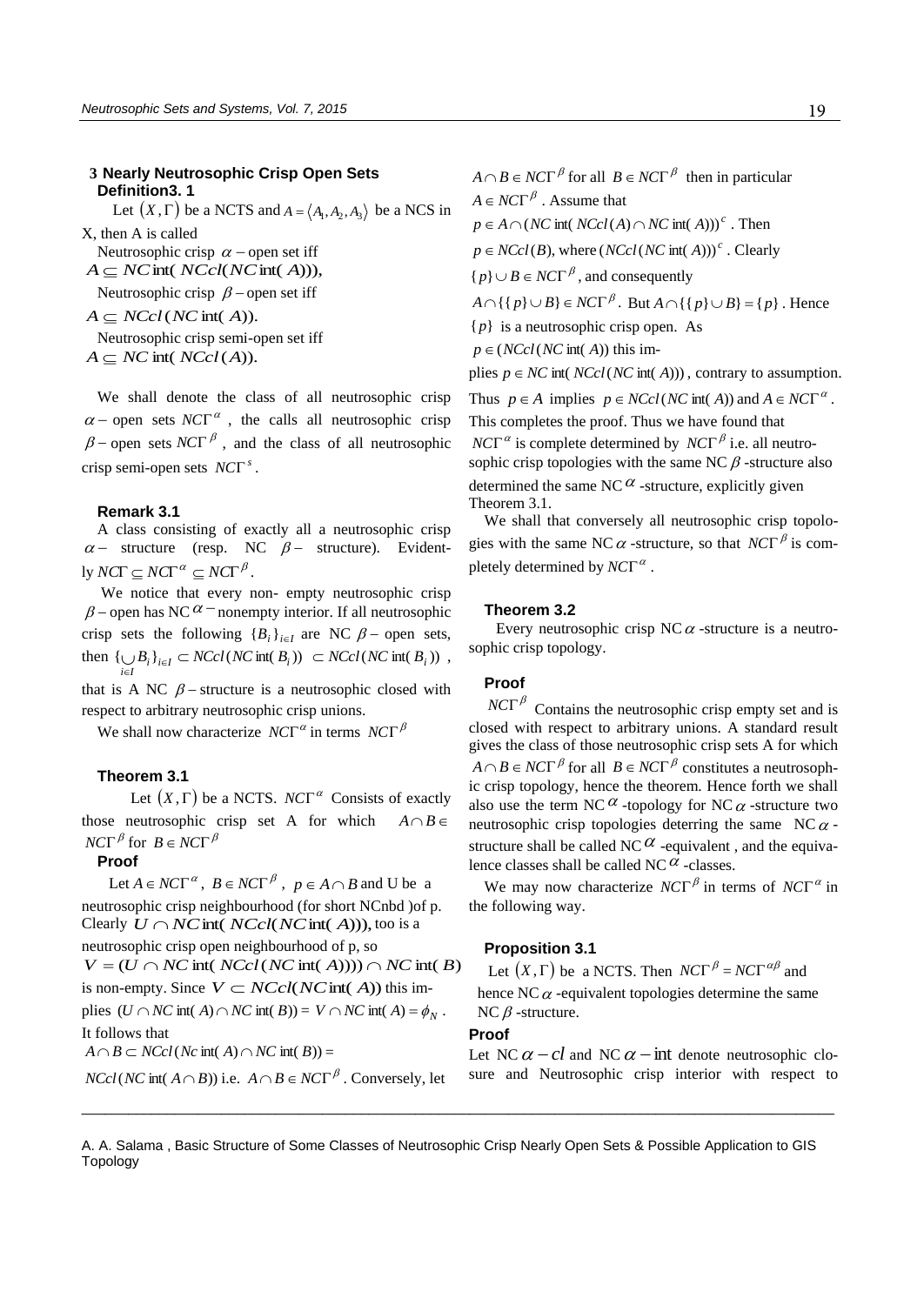$NCT^{\alpha}$ . If  $p \in B \in NCT^{\beta}$  and  $p \in B \in NCT^{\alpha}$ , then  $(NC \text{ int}(NCcl(NC \text{ int}(A))) \cap NC \text{ int}(B)) \neq \phi_N$ . Since *NC* int(*NCcl* (*NC* int( $A$ ))) is a crisp neutrosophic neighbourhood of point p. So certainly  $NC$  int( $B$ ) meets *NCcl*(*NC* int(A)) and therefore (bing neutrosophic open) meets *NC* int(*A*), proving  $A \cap NC$  int(*B*)  $\neq \phi_N$  this means  $B \subset NC \alpha c l(NC \text{ int}(B))$  i.e.  $B \in NC \Gamma^{\alpha \beta}$  on the other hand let  $A \in NCT^{\alpha\beta}$ ,  $p \in A$  and  $p \in V \in NCT$ . As  $V \in NCT^{\alpha}$  and  $p \in NCcl(NCint(A))$  we have  $V \cap NC$  **int**( $A$ )  $\neq \phi_N$  and there exist a nutrosophic crisp set  $W \in \Gamma$  such that  $W \subset V \cap NC\alpha$  int(A)  $\subset A$ . In other words

 $V \cap NC$  int(A)  $\neq \phi_N$  and  $p \in NCcl(NC$  int(A)). Thus we have verified  $NCT^{\alpha\beta} \subset NCT^{\alpha}$ , and the proof is complete combining Theorem 1 and Proposition 1. We get  $NCT^{\alpha\alpha} = NCT^{\alpha}$ .

# **Corollary 3.2**

A neutrosophic crisp topology  $NCT$  a  $NC\alpha$  -topology iff  $NCT = NCT^{\alpha}$ . Thus an  $NCA$  – topology belongs to the  $NC\alpha$  – class if all its determining a Neutrosophic crisp topologies, and is the finest topology of finest neutrosophic topology of this class. Evidently  $NCT^{\beta}$  is a neutrosophic crisp topology iff  $NCT^{\alpha} = NCT^{\beta}$ . In this case  $NCT^{\beta\beta} = NCT^{\alpha\beta} = NCT^{\beta}$ .

# **Corollary 3.3**

 $NC\beta$  – Structure B is a neutrosophic crisp topology, then  $B = B^{\alpha} = B^{\beta}$ .

 We proceed to give some results an the neutrosophic structure of neutrosophic crisp  $NC\alpha$  - topology

# **Proposition 3.4**

The  $NC\alpha$  – open with respect to a given neutrosophic crisp topology are exactly those sets which may be written as a difference between a neutrosophic crisp open set and neutrosophic crisp nowhere dense set

If  $A \in NCT^{\alpha}$  we have  $A = (NC \text{ int} (NCcl(NC \text{ int} (A)) \cap$ *(NC* int(*NCcl* (*NC* int(*A*))  $\cap$  *A<sup>C</sup>*)<sup>*C*</sup>, where *(NC* int(*NCcl (NC* int(*A*))  $\cap$  *A<sup>C</sup>*) clearly is neutrosophic crisp nowhere dense set , we easily see that

 $B \subset NCcl(NC \text{ int}(A))$  and consequently

 $A \subset B \subset NC$  int(*NCcl*(*NC* int( *A*)) so the proof is complete.

#### **Corollary 3.4**

A neutrosophic crisp topology is a  $NC\alpha$  - topology iff all neutrosophic crisp nowhere dense sets are neutrosophic crisp closed.

For a neutrosophic crisp  $NC\alpha$  -topology may be characterized as neutrosophic crisp topology where the difference between neutrosophic crisp open and neutrosophic crisp nowhere dense set is again a neutrosophic crisp open, and this evidently is equivalent to the condition stated.

#### **Proposition 3.5**

Neutrosophic crisp topologies which are  $NC\alpha$  - equivalent determine the same class of neutrosophic crisp nowhere dense sets.

### **Definition 3.2**

We recall a neutrosophic crisp topology a neutrosophic crisp extremely disconnected if the neutrosophic crisp closure of every neutrosophic crisp open set is a neutrosophic crisp open .

### **Proposition 3.6**

If  $NC\alpha$  – Structure B is a neutrosophic crisp topology, all a neutrosophic crisp topologies  $\Gamma$  for which  $\Gamma^{\beta} = B$ are neutrosophic crisp extremely disconnected.

In particular: Either all or none of the neutrosophic crisp topologies of a  $NC\alpha$  - class are extremely disconnected.

# **Proof**

|                                                                                   |  |  |  |  | Let $\Gamma^{\beta} = B$ and suppose there is a $A \in \Gamma$ such         |  |                         |  |  |  |  |     |
|-----------------------------------------------------------------------------------|--|--|--|--|-----------------------------------------------------------------------------|--|-------------------------|--|--|--|--|-----|
| that                                                                              |  |  |  |  |                                                                             |  | $NCol(A) \notin \Gamma$ |  |  |  |  | Let |
| $p \in NCcl(A) \cap (NC$ int( $NCcl(A))^C$<br>with                                |  |  |  |  |                                                                             |  |                         |  |  |  |  |     |
| $B = \{p\} \cup NC$ int( $NCcl(A)$ ), $M = (NC$ int( $NCcl(A))$ ) <sup>C</sup> we |  |  |  |  |                                                                             |  |                         |  |  |  |  |     |
|                                                                                   |  |  |  |  | have $\{p\} \subset M = (NC\text{int}(NCcl(A)))^C = NCcl(NC\text{int}(M)),$ |  |                         |  |  |  |  |     |
|                                                                                   |  |  |  |  | ${p} \subset NCcl(A) = NCcl(NC \text{ int}(NCol(A))$                        |  |                         |  |  |  |  |     |

 $\subset NCcl(NC \text{ int}(B))$ . Hence both B and M are in  $\Gamma^{\beta}$ . The intersection  $B \cap M = \{p\}$  is not neutrosophic crisp open since  $p \in NCcl(A) \cap M^C$ , hence not  $NC\beta$  - open so.  $\Gamma^{\beta} = B$  is not a neutrosophic crisp topology. Now suppose B is not a topology, and  $\Gamma^{\beta} = B$  There is a  $B \in \Gamma^\beta$ such that  $B \notin \Gamma^{\alpha}$ . Assume that  $NCcl(NC \text{ int}(B) \in \Gamma$ . Then  $B \subset NCcl(NC \text{ int}(B) = NC \text{ int}(NCcl(NC \text{ int}(B))$  .i.e.

 $B \in \Gamma^{\alpha}$ , contrary to assumption. Thus we have produced a neutrosophic crisp open set whose neutrosophic crisp closure is not neutronsophic crisp open, which completes the proof.

A. A. Salama , Basic Structure of Some Classes of Neutrosophic Crisp Nearly Open Sets & Possible Application to GIS Topology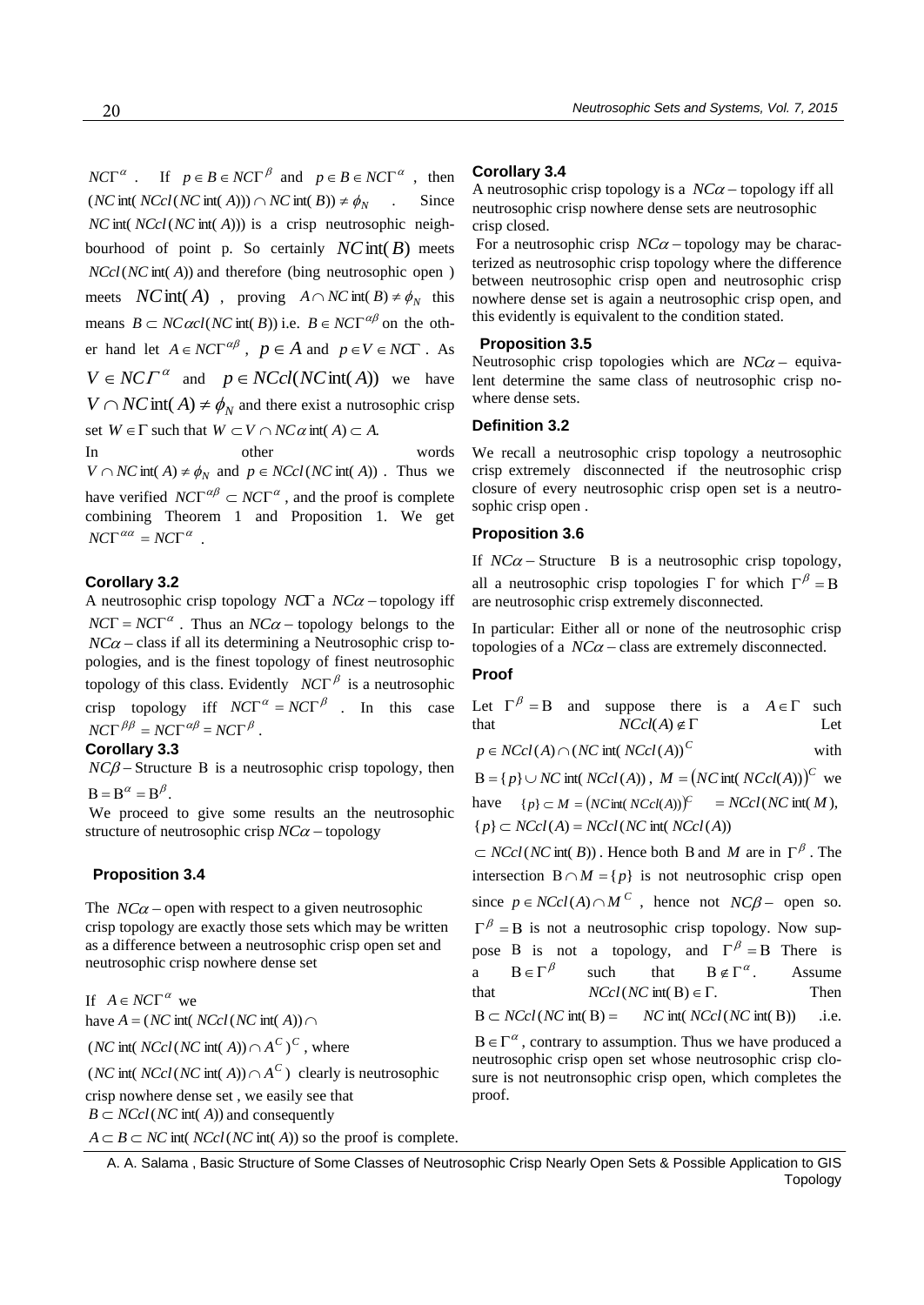### **Corollary 3.5**

A neutrosophic crisp topology  $\Gamma$  is a neutrosophic crisp extremely disconnected if and only if  $\Gamma^{\beta}$  is a neutrosophic crisp topology.

### **4 Conclusion and future work**

Neutrosophic set is well equipped to deal with missing data. By employing NSs in spatial data models, we can express a hesitation concerning the object of interest. This article has gone a step forward in developing methods that can be used to define neutrosophic spatial regions and their relationships. The main contributions of the paper can be described as the following: Possible applications have been listed after the definition of NS. Links to other models have been shown. We are defining some new operators to describe objects, describing a simple neutrosophic region. This paper has demonstrated that spatial object may profitably be addressed in terms of neutrosophic set. Implementation of the named applications is necessary as a proof of concept.

# **References**

- [1] K. Atanassov, intuitionistic fuzzy sets, in V.Sgurev, ed., Vii ITKRS Session, Sofia (June 1983 central Sci. and Techn. Library, Bulg. Academy of Sciences (1984).
- [2] K. Atanassov, intuitionistic fuzzy sets, Fuzzy Sets and Systems 20, 87-96,(1986).
- [3] K. Atanassov, Review and new result on intuitionistic fuzzy sets, preprint IM-MFAIS-1- 88, Sofia, (1988).
- [4] S. A. Alblowi, A.A.Salama and Mohmed Eisa, New Concepts of Neutrosophic Sets, International Journal of Mathematics and Computer Applications Research (IJMCAR),Vol. 4, Issue 1, (2014)pp59-66.
- [5] I.M. Hanafy, A.A. Salama and K. Mahfouz, Correlation of Neutrosophic Data, International Refereed Journal of Engineering and Science (IRJES) , Vol.(1), Issue 2 .(2012) PP.39-33
- [6] I.M. Hanafy, A.A. Salama and K.M. Mahfouz, Neutrosophic Classical Events and Its Probability, International Journal of Mathematics and Computer Applications Research(IJMCAR) Vol.(3),Issue 1, (2013)pp171-178.
- [7] A. A. Salama and S.A. Alblowi, Generalized Neutrosophic Set and Generalized Neutrosophic Topological Spaces, Journal Computer Sci. Engineering, Vol. (2) No. (7), (2012)pp129-132 .
- [8] A. A. Salama and S. A. Alblowi, Neutrosophic Set and Neutrosophic Topological Spaces, ISOR

J. Mathematics, Vol.(3), Issue(3), (2012) pp31- 35.

- [9] A. A. Salama, Neutrosophic Crisp Point & Neutrosophic Crisp Ideals, Neutrosophic Sets and Systems, Vol.1, (2013) pp. 50-54.
- [10] A. A. Salama and F. Smarandache, Filters via Neutrosophic Crisp Sets, Neutrosophic Sets and Systems, Vol.1, (2013) pp. 34-38.
- [11] A.A. Salama and S.A. Alblowi, Intuitionistic Fuzzy Ideals Topological Spaces, Advances in Fuzzy Mathematics , Vol.(7), Number 1, (2012) pp 51- 60.
- [12] A.A. Salama, and H. Elagamy, Neutrosophic Filters, International Journal of Computer Science Engineering and Information Technology Reseearch (IJCSEITR), Vol.3, Issue(1), (2013) pp307-312.
- [13] A. A. Salama, F.Smarandache and Valeri Kroumov, Neutrosophic crisp Sets & Neutrosophic crisp Topological Spaces, Neutrosophic Sets and Systems, Vlo.(2),(2014),pp25-30.
- [14] A. A. Salama, Florentin Smarandache and Valeri Kroumov, Neutrosophic Closed Set and Neutrosophic Continuous Functions Neutrosophic Sets and Systems, 2014, Vol. (4) pp4-8.
- [15] A. A. Salama, Mohamed Eisa and M. M. Abdelmoghny, Neutrosophic Relations Database, International Journal of Information Science and Intelligent System, 3(1) (2014)pp33-46 .
- [16] A. A. Salama, Florentin Smarandache and S. A. Alblowi, New Neutrosophic Crisp Topological Concepts, Neutrosophic Sets and Systems, Vol(4), (2014)pp50-54.
- [17] A. A. Salama, Said Broumi and Florentin Smarandache, Neutrosophic Crisp Open Set and Neutrosophic Crisp Continuity via Neutrosophic Crisp Ideals, I.J. Information Engineering and Electronic Business, Vol.3, (2014)pp1-8
- [18] A.A. Salama, Florentin Smarandache and S.A. Alblowi. The Characteristic Function of a Neutrosophic Set, Neutrosophic Sets and Systems, 2014, Vol. (3), pp14-18.
- [19] A. A. Salama, Neutrosophic Crisp Points & Neutrosophic Crisp Ideals, Neutrosophic Sets and Systems, 2013,Vol.(1) pp50-53
- [20] A. A. Salama, Mohamed Abdelfattah and S. A. Alblowi, Some Intuitionistic Topological Notions of Intuitionistic Region, Possible Application to GIS Topological Rules, International Journal of Enhanced Research in

A. A. Salama , Basic Structure of Some Classes of Neutrosophic Crisp Nearly Open Sets & Possible Application to GIS Topology

 $\_$  ,  $\_$  ,  $\_$  ,  $\_$  ,  $\_$  ,  $\_$  ,  $\_$  ,  $\_$  ,  $\_$  ,  $\_$  ,  $\_$  ,  $\_$  ,  $\_$  ,  $\_$  ,  $\_$  ,  $\_$  ,  $\_$  ,  $\_$  ,  $\_$  ,  $\_$  ,  $\_$  ,  $\_$  ,  $\_$  ,  $\_$  ,  $\_$  ,  $\_$  ,  $\_$  ,  $\_$  ,  $\_$  ,  $\_$  ,  $\_$  ,  $\_$  ,  $\_$  ,  $\_$  ,  $\_$  ,  $\_$  ,  $\_$  ,